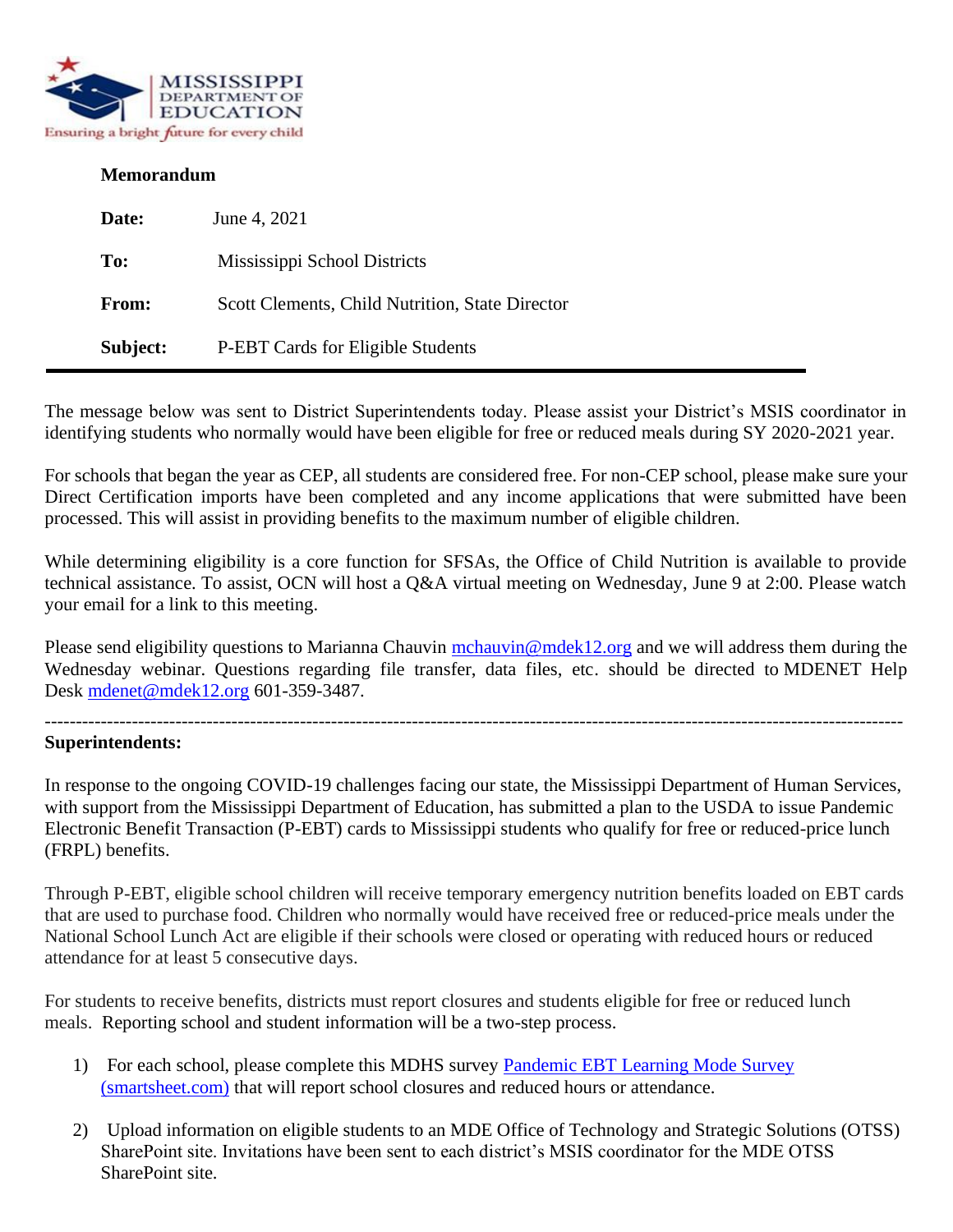Below, you will find:

- Instructions for the transmission of student data to the MDE
- A spreadsheet template for reporting student information

We strongly encourage every school to participate as P-EBT will provide benefits to some of Mississippi's most vulnerable children. For questions, please contact the MDENET Help Desk [mdenet@mdek12.org](mailto:mdenet@mdek12.org) 601-359-3487 (MDE OTSS) or Scott Clements [sclements@mdek12.org](mailto:sclements@mdek12.org) 601-576-4990 (MDE Office of Child Nutrition). The deadline is June 18.

## **P-EBT District Data Instructions:**

# **Step 1: Determine school's closure and reduced attendance data (enter on survey)**

1. Was the school closed or operated at reduced attendance or reduced hours for at least 5 consecutive school days due to COVID-19 during the 2020-2021 school year?

This includes a delayed school start at the beginning of the year or an extended holiday break due to COVID-19. This also includes hybrid schedules where some portion of students attend in-person on alternating days.

2. In which month did the school first close or operate at reduced attendance for at least 5 consecutive days due to COVID-19?

### **Step 2: Determine school's predominant schedule for each month (enter on survey)**

- a. In-Person A school is predominantly in-person if a majority (51% or more) of students attended inperson (no virtual days) for the entire month.
- b. Hybrid A school is predominantly hybrid for the month if a majority (51% or more) of students had a hybrid schedule (a mix of in-person and virtual days) for the entire month.
- c. Virtual A school is considered predominantly virtual for a month if a majority (51% or more) of students were 100% virtual (never attended in-person) for the entire month.

Note: If a school switches from one of the previous three models to a different model during the month, then whichever model was used for a majority of the month should be considered the predominant model. For example, if a school started the month with every student on a hybrid schedule but the school switched to a fully virtual model for all students for the last 3 weeks of the month due to an increase in COVID cases, then the school would be considered predominantly virtual for the month.

**Step 3: Determine students to include in file (upload student files) Criteria:** Student would be eligible for free or reduced-price meals if the National School Lunch Program and School Breakfast Program were operating normally. This includes children who are:

- directly certified or determined "other source categorically eligible" for SY 2020-2021, or
- certified through submission of a household application processed by the child's school district for SY 2020-2021, or
- enrolled in a Community Eligibility Provision school or a school operating under Provisions 2 or 3 for NSLP, or
- directly certified, determined other source categorically eligible, or certified by application in SY 2019-2020 and the school district has not made a new school meal eligibility determination for the child in SY 2020-2021.